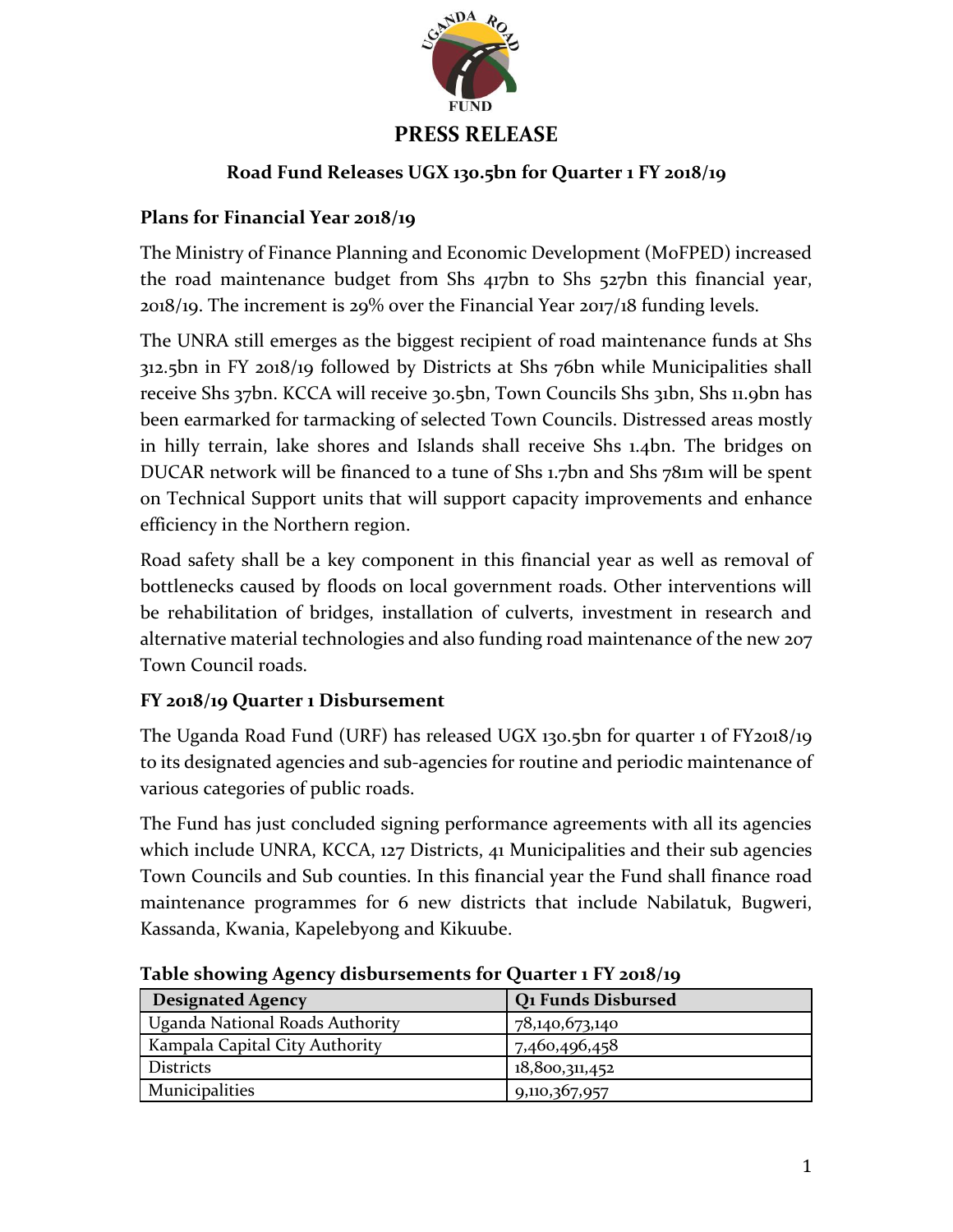

| <b>LUID</b>                     |               |
|---------------------------------|---------------|
| <b>Town Councils</b>            | 7,753,858,834 |
| <b>Distressed Areas</b>         | 355,439,708   |
| Emergency                       | 1,200,000,000 |
| <b>Tarmacking Town Councils</b> | 6,449,849,078 |
| <b>Bridges</b>                  | 891,623,410   |
| <b>Technical Support Units</b>  | 190,744,788   |

### **UNRA Scope of Works in Quarter 1 FY 2018/19**

A total of 17,803km will be maintained under routine manual maintenance; 479km under routine mechanical maintenance; 118.1km under periodic maintenance and 273km shall be maintained using low cost seals. Other qualifying works include operating and maintaining 13 ferries; operating and maintaining 10 fixed and 10 mobile bridges; 12km of street lighting; road marking 273km; demarcating 52.5km of road reserve and maintenance of 132 bridges.

### **KCCA Scope of works**

A total of 234km will be maintained under routine manual and mechanical maintenance; 0.15km will be maintained under periodic maintenance. In Quarter 1 KCCA shall undertake road safety activities, road marking, traffic management works and maintenance of street lights.

### **Local Governments Scope of works**

Districts (127), Municipalities (41) and Town Councils (214) shall maintain a combined scope of 39,846km using routine manual and mechanical maintenance as well as periodic maintenance of District Urban and Community Access Roads.

The Road Fund Secretariat always adheres to timely disbursements of road maintenance funds to avoid delays in execution of planned programmes of its agencies.

Focus shall be placed on District Roads Committees to provide oversight of the road maintenance funds by ensuring that the funds are put to their rightful use guided by their respective annual work plans.

#### **Road Fund Performance in FY 2017/18**

The Uganda Road Fund (URF) released Shs 406bn to the Uganda National Roads Authority (UNRA), Kampala Capital City Authority (KCCA), Districts, Municipalities, Town Councils and Subcounties for the maintenance of roads in the financial year 2017/18.

UNRA was the biggest beneficiary receiving Shs 267bn in FY2017/18 followed by Districts at Shs 48bn while Municipalities received Shs 25bn. Town Councils got Shs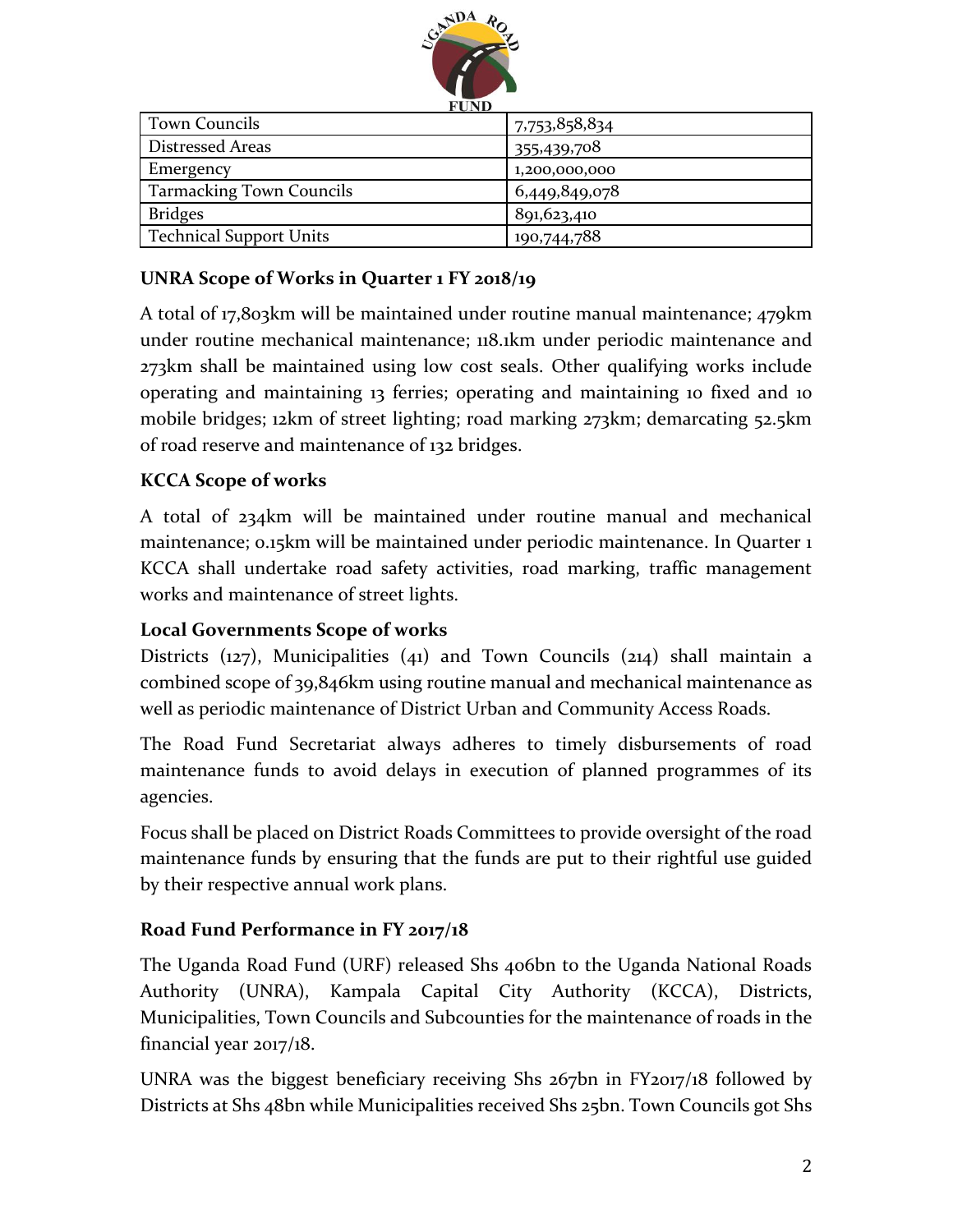

19bn and another Shs1.1bn was spent on a special intervention project for tarmacking new selected Town Councils. KCCA received Shs 19bn for maintenance of Kampala City roads. Shs 11bn was spent on mechanical imprest while Shs 7.8bn went to Community Access Roads (CARS). Emergency works took Shs 3bn while Shs 1.5bn was spent on Bridges.

The funds were released to facilitate routine and periodic maintenance; bridges maintenance; road safety works; axle load control and enforcement both fixed and mobile; ferry operations and maintenance; plant and equipment repairs; transport studies; and road materials; and operational expenses of respective agencies (UNRA, KCCA, District, Municipalities, Town Councils, and Sub Counties).

In the Financial year 2017/18, the Fund financed road maintenance programmes for six new districts that included Namisindwa, Pakwach, Butebo, Rukiga, Kyotera, and Bunyangabu and 214 Town Councils.

In the financial year 2017/18 Districts registered 95.0% improvements on paved roads and 59.1% on unpaved roads, Urban roads registered 66.9% on paved and 49.7% unpaved; Community Access Roads recorded the lowest a 24.8% on unpaved roads; KCCA 49% paved and 61.0% unpaved roads and UNRA recorded 60% improvements on paved and 70% on unpaved roads.

### **UNRA Performance in FY2017/18**

In FY 2017/18, UNRA achieved 16,783km using routine manual maintenance on both paved and unpaved roads. It also achieved 16,512km using routine mechanical maintenance on both paved and unpaved roads. A total of 1,564km of unpaved roads were maintained under periodic maintenance. Other achievements included 13 ferries that were operated and maintained; Axle load control was enforced on 8 fixed and 4 mobile weighbridges; Street lighting was maintained on 50km of selected roads; a total of 131 bridges were maintained and 120km of roads were demarcated.

#### **KCCA Performance in FY 2017/18**

KCCA achieved 1,045km under routine manual and mechanical maintenance on both paved and unpaved. Other qualifying works included 3 traffic junctions, street lighting, road markings and transport studies.

### **District Local Governments Performance in FY 2017/18**

Districts together with Town Councils and Sub-counties maintained 37,537km under routine manual, routine mechanized and periodic maintenance. A total of 4,597 Culverts lines were installed and 12 Bridges maintained during the financial year.